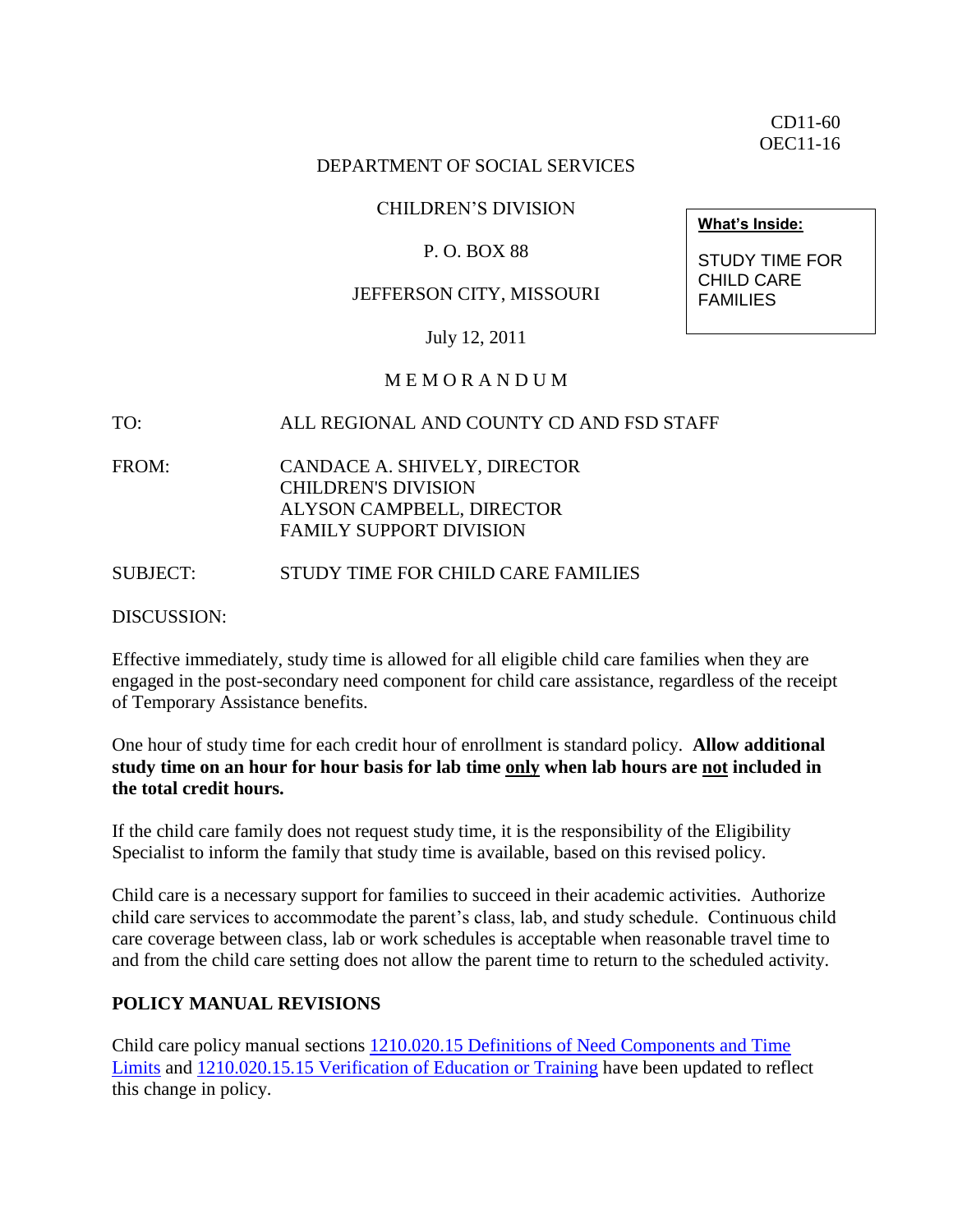## **COUNTY RESPONSIBILITY**

### Pending Applications

For child care families where the parent is enrolled in post secondary education, offer child care for study time, based on the parent's need for study time, not to exceed one hour of study time per credit hour of enrollment and/or lab time. Accept the parent's statement of when study time will occur.

Verify the parent's class schedule and credit hours to accurately authorize the number of units and time of day or evening care necessary to support the parent's academic schedule.

### Active Child Authorizations

Assess the parent's need for study time at the next contact with the child care family.

Utilize the current class schedule, current enrolled credit hours, and the parent's statement of the amount of study time needed. Accept the parent's statement of when study time will occur. Modify the child's authorization based on the parent's need for study time, not to exceed one hour of study time per credit hour of enrollment and/or lab time.

Continue to verify:

- The times and days of post secondary classes,
- Semester/quarter begin and end dates,
- Credit hours per semester/quarter, and
- G.P.A. to assess the parent's progress and compliance with the Satisfactory Progress requirements as outlined in [1210.020.15.20 Satisfactory Progress](http://dssweb/fsd/manual/chldcare/1210-020-15-20_1210-020-15-25.html#1210.020.15.20) and [1210.020.15.25](http://dssweb/fsd/manual/chldcare/1210-020-15-20_1210-020-15-25.html#1210.020.15.25)  [Exceptions to Satisfactory Progress.](http://dssweb/fsd/manual/chldcare/1210-020-15-20_1210-020-15-25.html#1210.020.15.25)

## EXAMPLE 1:

Ms. Smith is a university student. Her child is three years old and care is needed for class and study time. Ms. Smith's verified GPA is 2.0. She provided verification of her class schedule, which meets the need for care. The schedule verifies enrollment of thirteen credit hours at the following times: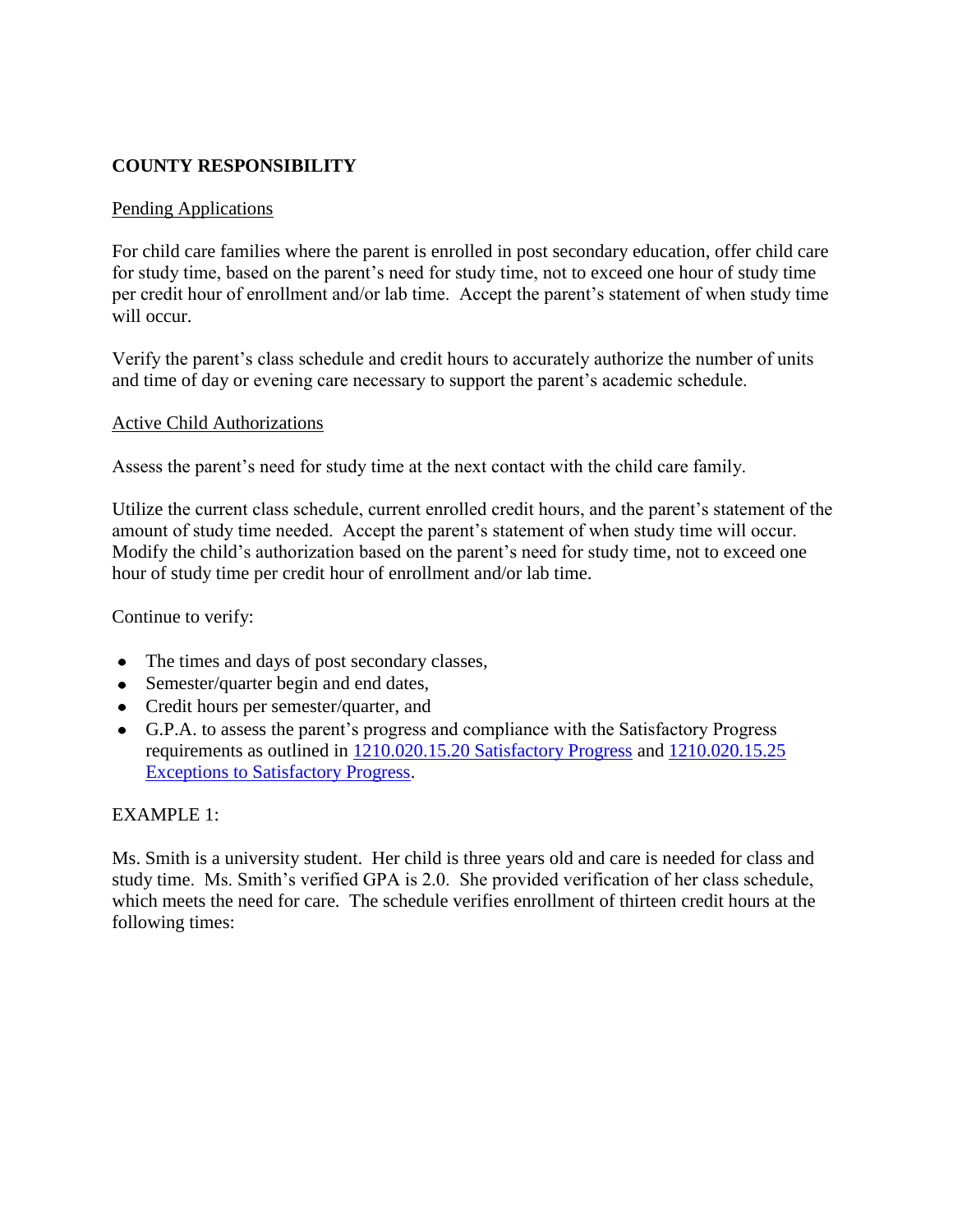### CLASS (C) SCHEDULE

| <b>MONDAY</b>   | <b>TUESDAY</b>  | <b>WEDNESDAY</b> | <b>THURSDAY</b> | <b>FRIDAY</b>   |
|-----------------|-----------------|------------------|-----------------|-----------------|
| $8:00a.m. -$    |                 | $8:00a.m. -$     |                 | $8:00a.m. -$    |
| 9:00a.m. (C)    |                 | 9:00a.m. (C)     |                 | $9:00a.m.$ (C)  |
| $9:00a.m. -$    | $9:00a.m. -$    | $9:00a.m. -$     | $9:00a.m. -$    | $9:00a.m. -$    |
| 10:00a.m. $(C)$ | $10:00a.m.$ (C) | $10:00a.m.$ (C)  | $10:00a.m.$ (C) | $10:00a.m.$ (C) |
| $10:00a.m. -$   |                 | $10:00a.m. -$    |                 | $10:00a.m. -$   |
| 11:00a.m. $(C)$ |                 | 11:00a.m. $(C)$  |                 | $11:00a.m.$ (C) |
|                 | $2:00p.m. -$    |                  | $2:00p.m. -$    |                 |
|                 | 3:00p.m. (C)    |                  | $3:00p.m.$ (C)  |                 |

In addition to Ms. Smith's class schedule, allow for travel time to and from the child care setting. Ms. Smith needs one half hour travel time each class day to and from child care, which increases care by one hour per day.

Ms. Smith is eligible for up to thirteen hours study time per week. She requests the following study time:

- Monday, Wednesday and Friday from 11:30 a.m. to 1:30 p.m., and
- Tuesday and Thursday from 10:30 a.m. to 1:30 p.m.

Based on policy, Ms. Smith is eligible for up to thirteen hours study time per week, to match the thirteen credit hours in which she is currently enrolled. Her study time request reflects two hours study time for three days per week and three hours study time for two days per week. Her total study time is twelve hours per week, which is within the maximum time allowed.

Including the daily one half-hour travel time each way, study time and class time, Ms. Smith's need for care is as follows:

- Mondays, Wednesdays and Fridays from 7:30 a.m. to 2:00 p.m. (6.5 hours per day), and
- Tuesdays and Thursdays from 8:30 a.m. to 3:30 p.m. (7 hours per day).

| <b>MONDAY</b>   | <b>TUESDAY</b>  | WEDNESDAY       | <b>THURSDAY</b> | <b>FRIDAY</b>   |
|-----------------|-----------------|-----------------|-----------------|-----------------|
| $7:30a.m. -$    | $8:30a.m. -$    | $7:30a.m. -$    | $8:30a.m. -$    | $7:30a.m. -$    |
| $8:00a.m.$ (T)  | $9:00a.m.$ (T)  | $8:00a.m.$ (T)  | $9:00a.m.$ (T)  | $8:00a.m.$ (T)  |
| $8:00a.m. -$    | $9:00a.m. -$    | $8:00a.m. -$    | $9:00a.m. -$    | $8:00a.m. -$    |
| $9:00a.m.$ (C)  | $10:00a.m.$ (C) | $9:00a.m.$ (C)  | $10:00a.m.$ (C) | $9:00a.m.$ (C)  |
| $9:00a.m. -$    | $10:30a.m. -$   | $9:00a.m. -$    | $10:30a.m. -$   | $9:00a.m. -$    |
| $10:00a.m.$ (C) | 1:30p.m. (S)    | $10:00a.m.$ (C) | 1:30p.m. (S)    | $10:00a.m.$ (C) |
| $10:00a.m. -$   | $2:00p.m. -$    | $10:00a.m. -$   | $2:00p.m. -$    | $10:00a.m. -$   |
| 11:00a.m. (C)   | 3:00p.m. (C)    | 11:00a.m. $(C)$ | 3:00p.m. (C)    | 11:00a.m. $(C)$ |
| $11:30a.m. -$   | $3:00p.m. -$    | $11:30a.m. -$   | $3:00p.m. -$    | $11:30a.m. -$   |
| 1:30 $p.m.$ (S) | 3:30p.m. (T)    | 1:30p.m. $(S)$  | 3:30p.m. (T)    | 1:30p.m. $(S)$  |
| $1:30p.m. -$    |                 | $1:30p.m. -$    |                 | $1:30p.m. -$    |
| 2:00p.m. (T)    |                 | 2:00p.m. (T)    |                 | $2:00p.m.$ (T)  |
|                 |                 |                 |                 |                 |

CLASS (C) / STUDY (S) / TRAVEL (T) SCHEDULE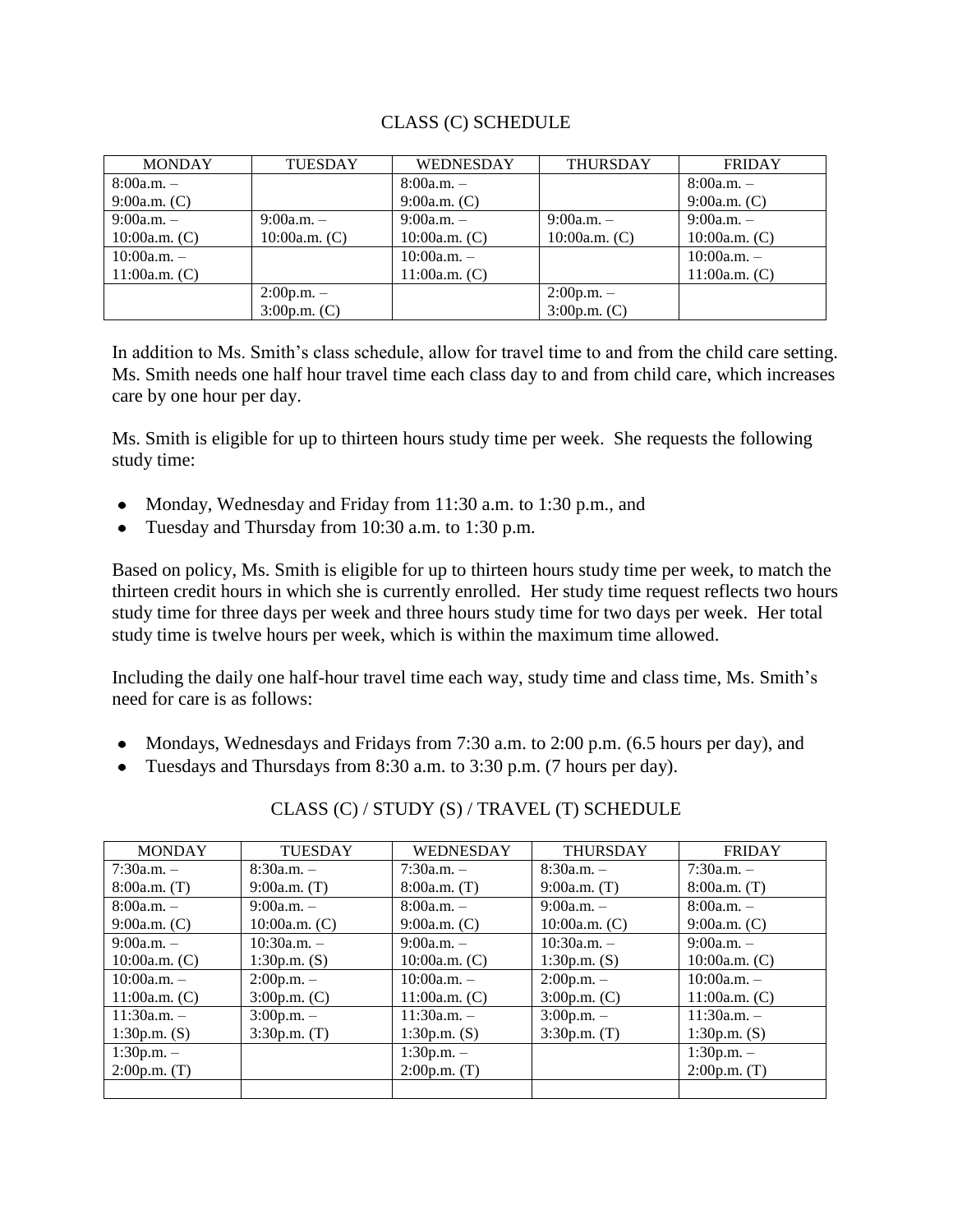Five to ten hours of care per calendar day equals one full-time unit of care. All need for Ms. Smith falls within the daytime hours of care.

- 6.5 hours per day on Monday, Wednesday, and Friday equal 3 full-time units of care per week.
- 7 hours per day on Tuesday and Thursday equals 2 full-time units of care per week.

Five full time days per week (5) x  $4.333 = 21.665$ . Round units up to twenty-two (22) full-time day units per month. Authorize Ms. Smith's child for 22 full-time day units per month.

Note that continuous child care coverage was allowed between class and study time schedules since reasonable travel time to and from the child care setting would not allow Ms. Smith to return to the scheduled activity in a timely manner.

## EXAMPLE 2:

Mr. Jones is a community college student. His child attends elementary school from 8:30 am to 3:00 p.m. on weekdays. Mr. Jones verified a 3.5 GPA and enrollment in twelve credit hours of classes. His classes are Mondays, Wednesdays, and Fridays from 9:00 a.m. to 12:00 p.m. He is required to attend a lab session every Tuesday from 7:00 p.m. to 8:30p.m, which is included in the enrolled credit hours. He also verified that he is employed on campus from 1:00 p.m. to 4:00 p.m. Monday through Friday. His schedule is as follows:

| <b>MONDAY</b>  | <b>TUESDAY</b> | <b>THURSDAY</b><br>WEDNESDAY |                | <b>FRIDAY</b>   |
|----------------|----------------|------------------------------|----------------|-----------------|
| $9:00a.m. -$   |                | $9:00a.m. -$                 |                | $9:00a.m. -$    |
| 12:00p.m. (C)  |                | 12:00p.m. (C)                |                | $12:00p.m.$ (C) |
| $1:00p.m. -$   | $1:00p.m. -$   | $1:00p.m. -$                 | $1:00p.m. -$   | $1:00p.m. -$    |
| $4:00p.m.$ (W) | 4:00p.m. $(W)$ | $4:00p.m.$ (W)               | $4:00p.m.$ (W) | $4:00p.m.$ (W)  |
|                | $7:00p.m. -$   |                              |                |                 |
|                | 8:30p.m. (L)   |                              |                |                 |

## CLASS (C) / WORK (W) / LAB (L) SCHEDULE

Mr. Jones is enrolled for twelve credit hours of classes, and therefore eligible for up to twelve hours of study time per week. He requested study time on Tuesdays from 4:30 p.m. to 6:30 p.m. and five hours each day on Saturdays and Sundays from 8:00 a.m. to 1:00 p.m. Travel time to the child care setting is 30 minutes one way. As Mr. Jones's child goes to school at 8:30 am and Mr. Jones's classes begin at 9:00 a.m., before school care is not needed.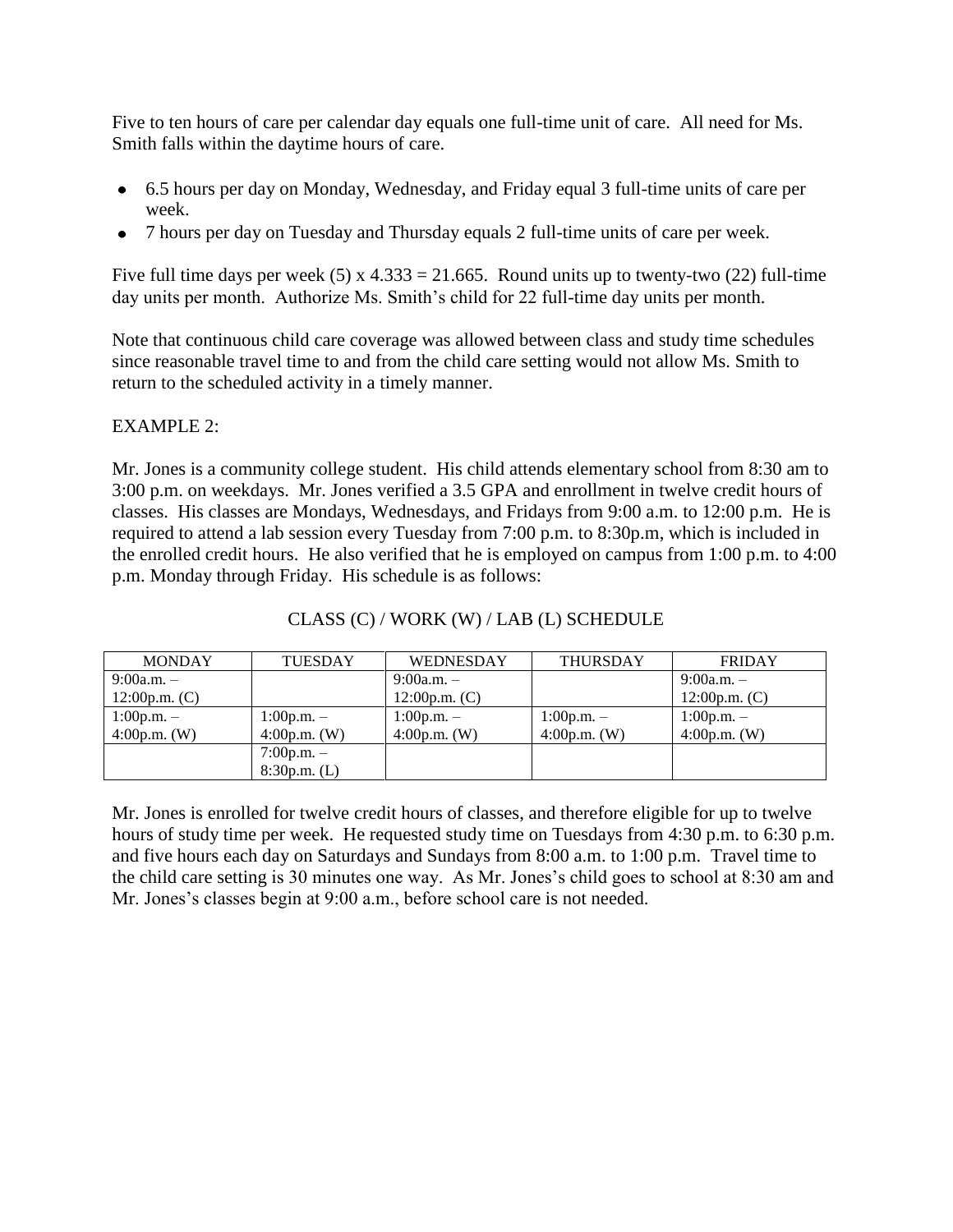| <b>MONDAY</b>   | <b>TUESDAY</b> | WEDNESDAY       | <b>THURSDAY</b> | <b>FRIDAY</b>    | <b>SATURDAY</b>   | <b>SUNDAY</b>   |
|-----------------|----------------|-----------------|-----------------|------------------|-------------------|-----------------|
|                 |                |                 |                 |                  | $7:30a.m. - 8:00$ | $7:30a.m. -$    |
|                 |                |                 |                 |                  | $a.m.$ (T)        | $8:00a.m.$ (T)  |
| $9:00a.m. -$    |                | $9:00a.m. -$    |                 | $9:00a.m. -$     | $8:00a.m. -$      | $8:00a.m. -$    |
| 12:00p.m. $(C)$ |                | 12:00p.m. $(C)$ |                 | 12:00 $p.m.$ (C) | 1:00p.m. (S)      | 1:00 $p.m.$ (S) |
| $1:00p.m. -$    | $1:00p.m. -$   | $1:00p.m. -$    | $1:00p.m. -$    | $1:00p.m. -$     | $1:00p.m. -$      | $1:00p.m. -$    |
| $4:00p.m.$ (W)  | $4:00p.m.$ (W) | $4:00p.m.$ (W)  | $4:00p.m.$ (W)  | $4:00p.m.$ (W)   | 1:30p.m. (T)      | 1:30p.m. (T)    |
| $4:00p.m. -$    | $4:30p.m. -$   | $4:00p.m. -$    | $4:00p.m. -$    | $4:00p.m. -$     |                   |                 |
| 4:30p.m. (T)    | 6:30p.m. (S)   | 4:30p.m. $(T)$  | 4:30p.m. (T)    | 4:30p.m. (T)     |                   |                 |
|                 | $7:00p.m. -$   |                 |                 |                  |                   |                 |
|                 | 8:30p.m. (L)   |                 |                 |                  |                   |                 |
|                 | $8:30p.m. -$   |                 |                 |                  |                   |                 |
|                 | $9:00p.m.$ (T) |                 |                 |                  |                   |                 |

# CLASS (C) / WORK (W) / LAB (L) / STUDY (S) / TRAVEL (T) SCHEDULE

Taking Mr. Jones's class schedule, work schedule, lab schedule, study time, travel time and the child's school schedule into consideration, Mr. Jones's need for care is:

- Mondays, Wednesdays, Thursdays and Fridays from 3:00 p.m. to 4:30 p.m. (1.5 hours of daytime care each day),
- Tuesdays from 3:00 p.m. to 9:00 p.m. (6 hours of evening care), and
- Saturdays and Sundays from 7:30 a.m. to 1:30 p.m. (6 hours of weekend care each day).  $\bullet$

Five to ten hours of care per calendar day equals one full-time unit of care. One half-hour up to three hours of care per calendar day equals one part-time unit of care.

- Mondays/Wednesdays/Thursdays/Fridays = Four part time units  $(4 \times 4.333 = 17.332$  round units down to 17 part-time day units per month,
- Saturdays/Sundays = Two full-time units  $(2 \times 4.333 = 8.66$  round units up to 9 full-time weekend units per month, and
- Tuesdays = One full-time unit  $(1 \times 4.333 = 4.333$  round units down to 4 full-time evening units per month.
- Policy allows for five (5) full time day units per month to be authorized for children attending school, to cover days in which school is not in session (example, snow days, spring break, teacher workdays, etc).

Authorize care for 5 full-time day units, 17 part-time day units and 13 full-time evening/weekend units per month.

Note that continuous child care coverage was allowed between class, lab, work, and study time schedules since reasonable travel time to and from the child care setting would not allow Mr. Jones to return to the scheduled activity in a timely manner.

# **NECESSARY ACTION**

- 1. Review this memorandum with all Children's Division and Family Support Division staff.
- *2.* Review revised Child Care Manual sections as indicated below.